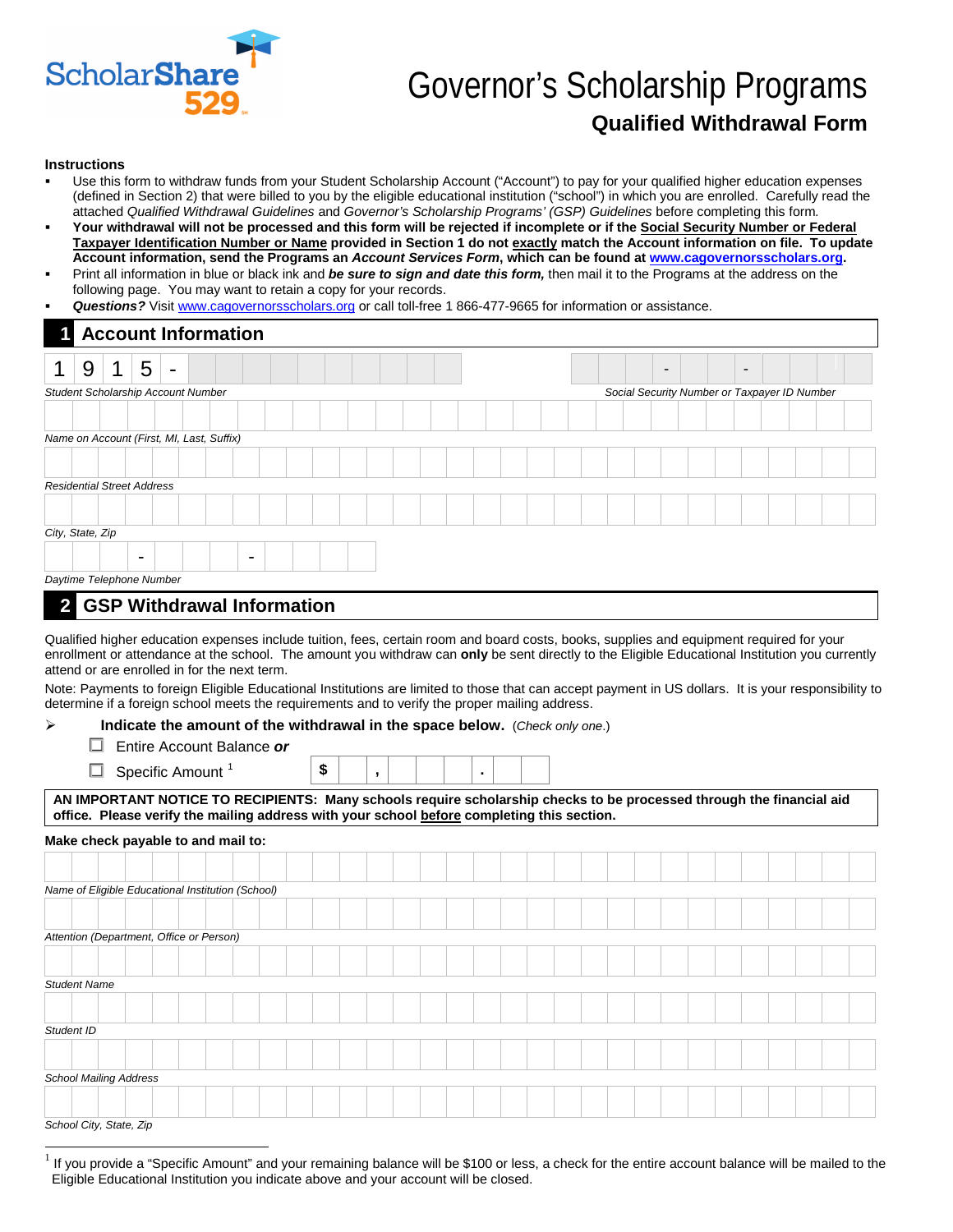### **3 Privacy Notice**

The California Information Practices Act of 1977 requires that the ScholarShare Investment Board (SIB) maintain the privacy of personal information provided by you on any SIB forms or introduced by you into any SIB record-keeping system, including information provided on the Internet.

**We Will Not Disclose Your Information**: The personal information that you provide on this qualified withdrawal form will not be disclosed to anyone without your written consent unless the information is authorized or required to be disclosed by the California Information Practices Act, or by other state or federal law. Your Social Security number or Taxpayer Identification Number will be provided to any school that receives a direct distribution of a payment of qualified higher education expenses on your behalf so that the school can verify your identity.

**Purpose for Requesting Information:** The California Information Practices Act of 1977 and Section 7 (b) of the Federal Privacy Act of 1974 require that applicants for and participants in the Golden State ScholarShare Trust (Trust) be provided with the following information.

The purpose of requesting this information is to process your withdrawal from your GSP Account in the Trust, containing your scholarship award and earnings, according to the guidelines established under Sections 117 and 529 of the Internal Revenue Code of 1986 and by the State of California. Furnishing your Social Security Number or Taxpayer Identification Number and other requested information is mandatory. Failure to provide the information requested might prevent or delay your withdrawal.

You have the right to access records that pertain to you and that were established from the information you have furnished. Your Social Security Number or Taxpayer Identification Number is used to verify your identity and for federal tax administration purposes involving Section 529 (b)(6) of the Internal Revenue Code of 1986 and is requested pursuant to legal authority contained in the California Code of Regulations, Title 5, Section 31001 and Section 31004. TIAA-CREF Tuition Financing, Inc. is responsible for maintaining information that you introduce into SIB's recordkeeping system, including information contained in this form.

**Retention of Your Personal Information:** The personal information that you introduce into SIB's record-keeping system will be maintained until your 30th birthday.

**We Do Not Discriminate:** TIAA-CREF Tuition Financing, Inc. and SIB, in compliance with federal statutes and the Equal Protection Clause of the California Constitution, do not discriminate on the basis of race, color, national origin, sex or handicap in any of their policies, procedures, or practices. Inquiries regarding these equal opportunity policies may be directed to SIB or to TIAA-CREF Tuition Financing, Inc.

### **4 Signature and Certification**

#### **By signing below, I certify the following:**

- I have read, reviewed, understand and agree to all terms, conditions and provisions presented in this *Qualified Withdrawal Form,* and on the enclosed *Qualified Withdrawal Guidelines* and *Governor's Scholarship Programs' Guidelines*, which are incorporated herein by reference.
- Information provided on this form is true and correct and I am the individual identified in Section 1.
- This award will not be used for any purpose other than for qualified higher education expenses while pursuing a degree at the school identified in Section 2. Qualified higher education expenses are defined in the *Qualified Withdrawal Guidelines*.
- This award is non-transferable.
- I acknowledge that if any portion of the withdrawal amount is used for payment of room and board or used to pay expenses at a correspondence school, then I must report such amount to the Internal Revenue Service when filing my income tax return for the year that I withdrew these funds.
- No other request has been previously submitted to GSP or the Trust, or to any other qualified tuition program, for reimbursement of these expenses.
- I acknowledge I must return to the Trust any portion of this withdrawal refunded by my school to me (or to any person on my behalf) that is not immediately used for other qualified higher education expenses.
- To the best of my knowledge, total withdrawals from the Trust for room and board for this academic year have not exceeded the room and board limitations described in the *Qualified Withdrawal Guidelines*.
- I certify that I attended a California public school for at least 12 continuous months immediately prior to taking the achievement test on which I received a qualifying score for my first scholarship award under the GSP. I agree that, if requested, I will submit my school records as evidence of such attendance.
- I understand that, if at some later date it is determined that any of my certifications on this form are false or inaccurate, or that any claim or qualified withdrawal information is false or inaccurate, my scholarship award and any applicable earnings remaining in the Account will be forfeited.

*Student Signature Date*

### **Mail this form to:**

Governor's Scholarship Programs P.O. Box 219358 Kansas City, MO 64121-9358



CAGS1312.WRF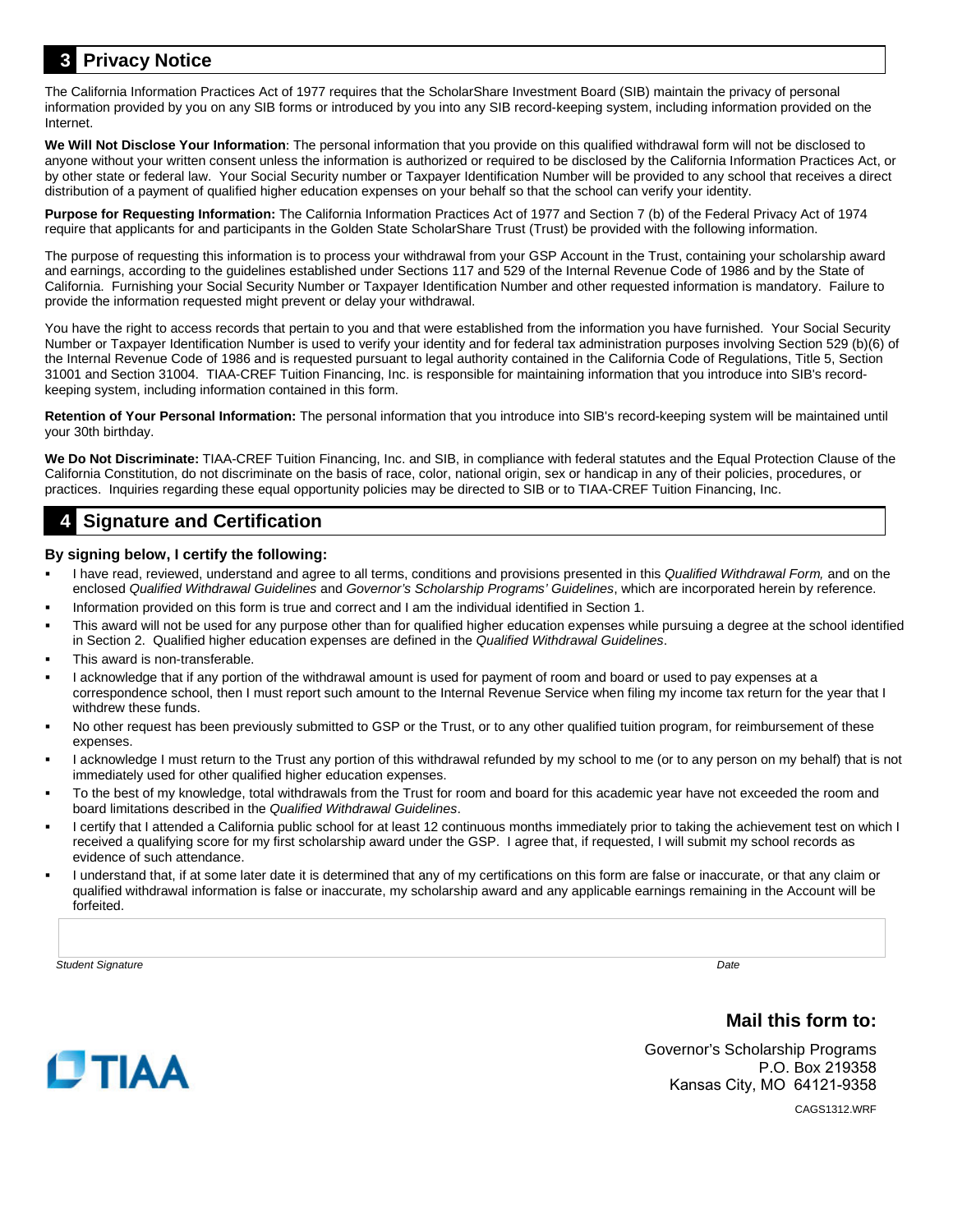# **QUALIFIED WITHDRAWAL GUIDELINES**

- **The Trust will only send the amount withdrawn directly to the school you currently attend or plan to attend.**
- Your school must be an "eligible educational institution," as defined in Section 529 of the Internal Revenue Code. Generally, an "eligible educational institution" is a postsecondary educational, vocational or proprietary institution that is eligible to participate in the Department of Education's Title IV Financial Aid Programs. You should check with your school to determine whether or not it participates in these financial aid programs before submitting this form. .
- If you are attending the University of California, visit **http://www.ucop.edu/sas/sfs/gsp.htm** to obtain the proper mailing address for your school. Then write the mailing address in Section 2 of this form. .
- You are NOT required to submit bills, receipts or other substantiation of qualified higher education expenses along with this form. :

#### **Qualified Higher Education Expenses are:**

- Tuition and fees;
- Costs of books, supplies and equipment required for the enrollment or attendance at an eligible educational institution; and
- Certain amounts for room and board.
- **Use of Withdrawn Scholarship Funds for Room and Board** You are subject to federal income taxation on the portion of your withdrawal used for room and board in the year it was withdrawn. Section 529 of the Internal Revenue Code requires that withdrawals from the Trust for room and board costs not exceed certain limits. These limits are as follows: For students living at home with parents, as well as students not living in campus provided housing, the student's school's "cost of attendance" allowance for room and board under federal financial aid programs will be treated as the qualified expense. For students living on campus, the amount of room and board treated as qualified expense can be the actual amount charged to the student, even if it is greater than the "cost of attendance" allowance. You must also be enrolled in a certificate-granting program at least halftime to use your scholarship funds for room and board.
- **Return of Withdrawn Scholarship Funds** You must return to the Trust for redeposit into your Account any portion of a qualified withdrawal that is refunded by your school to you, or to anyone else on your behalf, if not immediately used by you for other qualified higher education expenses.
- **Tax Considerations** The GSP have been designed so that scholarship awards, including the earnings, used for certain qualified higher education expenses while a student is pursuing a postsecondary degree will not be subject to federal income taxation. Pursuing such a degree is generally defined as a student (full or half-time) who:
	- 1. Is pursuing a degree at a college or university, or
	- 2. Attends an eligible educational institution that is authorized to provide:
		- A program that is acceptable for full credit towards a bachelors or higher degree, or
		- A program of training to prepare students for gainful employment in a recognized occupation.

Any portion of the scholarship awards or earnings withdrawn as payment of room and board costs will be subject to federal income tax in the tax year it was withdrawn. Students must report such amount to the Internal Revenue Service when filing their federal income tax return. Similarly, any portion of a scholarship award used to pay for qualified higher education expenses at correspondence schools may not be eligible for federal tax-exempt treatment.

Notwithstanding the design of the GSP, the Internal Revenue Service could take the position that all scholarship awards are subject to federal income taxation in the year the student is notified of the award. Students and their families should consult their tax advisors regarding the federal tax treatment of scholarship awards.

California law provides that these scholarship awards, (including the earnings but excluding any portion of the awards used for payment of room and board costs) are exempt from California income tax.